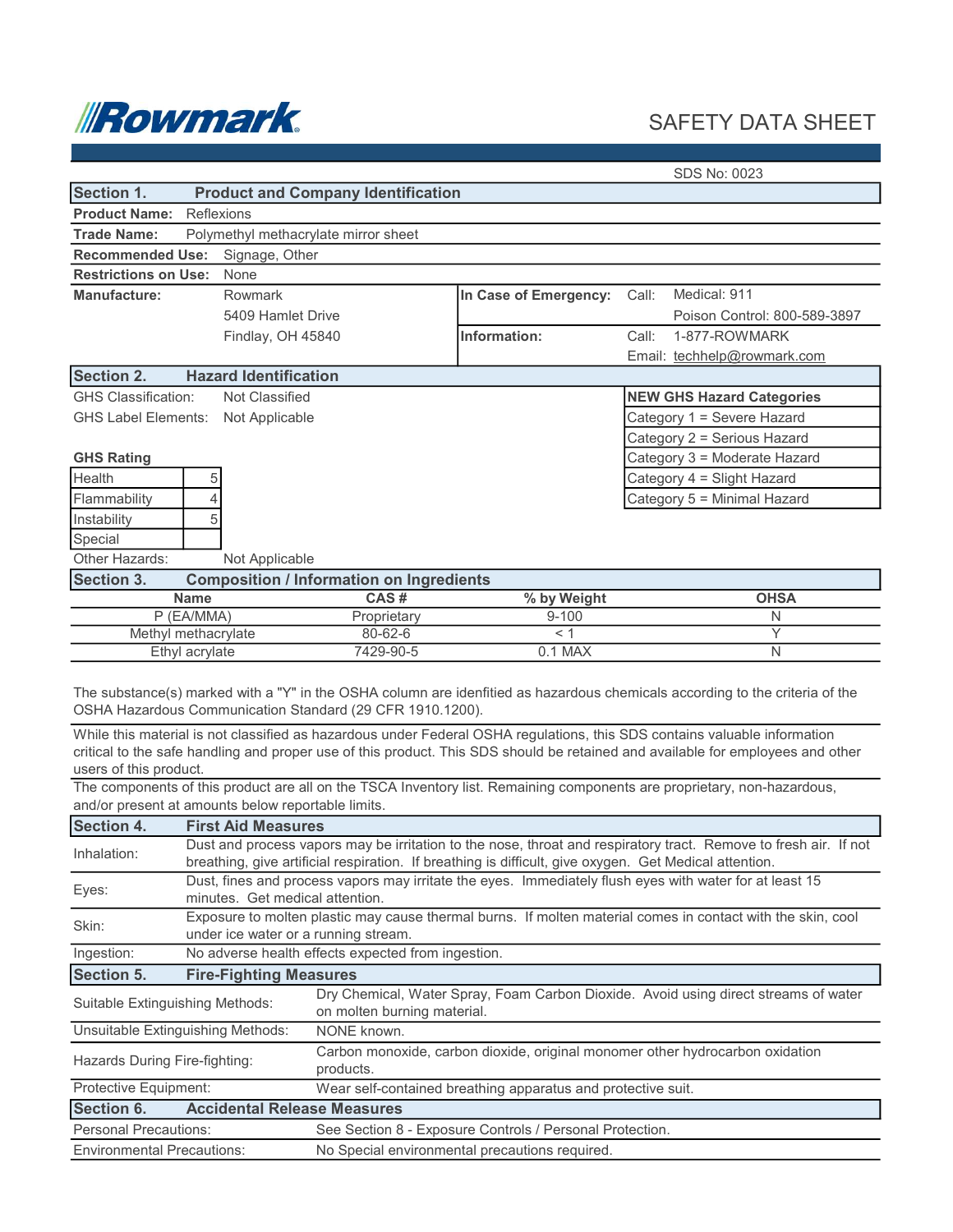## Methods and Materials for Containment and Cleaning Up

| Spill / Leak:                                                                               | Containment of this material should not be necessary. Sweep up or gather material and place in<br>appropriate container for disposal. |                                                                                                    |                                                                                   |                                                                                            |  |  |
|---------------------------------------------------------------------------------------------|---------------------------------------------------------------------------------------------------------------------------------------|----------------------------------------------------------------------------------------------------|-----------------------------------------------------------------------------------|--------------------------------------------------------------------------------------------|--|--|
| Section 7.                                                                                  | <b>Handling and Storage</b>                                                                                                           |                                                                                                    |                                                                                   |                                                                                            |  |  |
| Handling:                                                                                   |                                                                                                                                       | Keep away from heat, flame and strong oxidizing agents.                                            |                                                                                   |                                                                                            |  |  |
| Storage:                                                                                    | sunlight.                                                                                                                             | Keep away from heat, sparks, and flame. Store in cool place in original container and protect form |                                                                                   |                                                                                            |  |  |
| <b>Section 8.</b>                                                                           |                                                                                                                                       | <b>Exposure Control and Personal Protection</b>                                                    |                                                                                   |                                                                                            |  |  |
| <b>Exposure Limits:</b>                                                                     |                                                                                                                                       |                                                                                                    |                                                                                   |                                                                                            |  |  |
|                                                                                             | 1) Effects of Acute Exposure:                                                                                                         |                                                                                                    | Inhalation of vapors may result in irritation of upper respiratory tract          |                                                                                            |  |  |
|                                                                                             | 2) Effects of Chronic Exposure:                                                                                                       |                                                                                                    | None identified                                                                   |                                                                                            |  |  |
|                                                                                             | 3) OSHA Permissible Exposure Lin                                                                                                      |                                                                                                    | None identified                                                                   |                                                                                            |  |  |
| 4) Carcinogen Potential:                                                                    |                                                                                                                                       |                                                                                                    |                                                                                   |                                                                                            |  |  |
| <b>Engineering Controls:</b>                                                                |                                                                                                                                       |                                                                                                    |                                                                                   |                                                                                            |  |  |
|                                                                                             |                                                                                                                                       |                                                                                                    | Use recommended safe handling practices to minimize unnecessary exposure.         |                                                                                            |  |  |
|                                                                                             |                                                                                                                                       |                                                                                                    | General room ventilation is adequate for storage and ordinary handling.           |                                                                                            |  |  |
|                                                                                             |                                                                                                                                       |                                                                                                    | Use local exhaust at points of fume generation or if dusty conditions prevail.    |                                                                                            |  |  |
|                                                                                             | <b>Personal Protective Equipment:</b>                                                                                                 |                                                                                                    |                                                                                   |                                                                                            |  |  |
|                                                                                             |                                                                                                                                       |                                                                                                    | Wear safety glasses with side shields or chemical goggles to prevent eye contact. |                                                                                            |  |  |
|                                                                                             |                                                                                                                                       |                                                                                                    | Have eye-washing facilities readily available where eye contact can occur.        |                                                                                            |  |  |
|                                                                                             |                                                                                                                                       |                                                                                                    | Wear impervious gloves and protective clothing to prevent skin contact.           |                                                                                            |  |  |
| <b>Section 9.</b>                                                                           |                                                                                                                                       | <b>Physical and Chemical Properties</b>                                                            |                                                                                   |                                                                                            |  |  |
| Appearance:                                                                                 |                                                                                                                                       | Various Colors                                                                                     | Vapor Pressure:                                                                   | Not Applicable                                                                             |  |  |
| Odor:                                                                                       |                                                                                                                                       | Odorless                                                                                           | Vapor Density:                                                                    | Not Applicable                                                                             |  |  |
| pH:                                                                                         |                                                                                                                                       | Not applicable                                                                                     | Relative Density:                                                                 | $1.1 - 1.2$ g/cm3                                                                          |  |  |
| Melting Point / Freezing Point:                                                             |                                                                                                                                       | No data available                                                                                  | Solubility (ies):                                                                 | Not Applicable                                                                             |  |  |
| <b>Boiling Point:</b>                                                                       |                                                                                                                                       | No data available                                                                                  | Partition Coefficient (N-Octanol/W No data available                              |                                                                                            |  |  |
| Flash Point:                                                                                |                                                                                                                                       | Not applicable                                                                                     | Auto-Ignition Temperature:                                                        | No data available                                                                          |  |  |
| <b>Evaporation Rate:</b>                                                                    |                                                                                                                                       | Not applicable                                                                                     | Decomposition Temperature:                                                        | No data available                                                                          |  |  |
| Flammability (solid, gas):                                                                  |                                                                                                                                       | See GHS in section 2                                                                               | Viscosity:                                                                        | No data available                                                                          |  |  |
| <b>Upper Explosive Limit:</b>                                                               |                                                                                                                                       | Not applicable                                                                                     | Specific Gravity:                                                                 | 1.1-1.2 Water = 1 (liquid)                                                                 |  |  |
| Lower Explosive Limit:                                                                      |                                                                                                                                       | Not applicable                                                                                     | Percent Volatile:                                                                 | $0\%$                                                                                      |  |  |
| Section 10.                                                                                 | <b>Stability Reactivity</b>                                                                                                           |                                                                                                    |                                                                                   |                                                                                            |  |  |
| Reactivity:                                                                                 |                                                                                                                                       | No data available                                                                                  |                                                                                   |                                                                                            |  |  |
| Chemical Stability:                                                                         |                                                                                                                                       | Stable                                                                                             |                                                                                   |                                                                                            |  |  |
|                                                                                             | Possibility of Hazardous Reactions:                                                                                                   | Hazardous polymerization does not occur                                                            |                                                                                   |                                                                                            |  |  |
| Conditions to Avoid:                                                                        |                                                                                                                                       |                                                                                                    | prolonged contact with acids, alkalis and strong oxidizing agents                 | Avoid flames, welding arcs, potential ignition sources, or other high temperature sources, |  |  |
| Incompatible Materials:                                                                     |                                                                                                                                       | None under normal conditions of use                                                                |                                                                                   |                                                                                            |  |  |
|                                                                                             | Hazardous Decomposition Products:<br>Carbon oxides, Acrylates, Methacrylates, Hazardous organic compounds                             |                                                                                                    |                                                                                   |                                                                                            |  |  |
| No data available<br><b>Combustion Products:</b>                                            |                                                                                                                                       |                                                                                                    |                                                                                   |                                                                                            |  |  |
| Section 11.                                                                                 | <b>Toxicological Information</b>                                                                                                      |                                                                                                    |                                                                                   |                                                                                            |  |  |
| <b>Irritation Effects</b>                                                                   |                                                                                                                                       |                                                                                                    |                                                                                   |                                                                                            |  |  |
| Solid particles may cause transient irritation from mechanical abrasion.<br>Eye Irritation: |                                                                                                                                       |                                                                                                    |                                                                                   |                                                                                            |  |  |
|                                                                                             | Skin Irritation:                                                                                                                      | Not expected to cause skin irritation. Molten material may cause thermal burns.                    |                                                                                   |                                                                                            |  |  |
|                                                                                             | Inhalation:                                                                                                                           |                                                                                                    | Not a likely route of exposure. Process fumes may cause irritation.               |                                                                                            |  |  |
|                                                                                             | Ingestion:                                                                                                                            | May cause a choking hazard if swallowed.                                                           |                                                                                   |                                                                                            |  |  |
| <b>Polymethyl methacrylate</b>                                                              |                                                                                                                                       |                                                                                                    |                                                                                   |                                                                                            |  |  |

This material is a polymer of methyl methacrylate monomers. The polymer is considered to be biologically inert and the only known potential hazards are those resulting from the mechanical irritancy of dusts, which may arise from grinding and polishing operations. It has been reported to produce an asthmatic condition in an elderly individual after exposure to resin in dentures. No genetic changes were observed in tests using bacteria, animals or human cells.

| <b>Section 12.</b> | <b>Ecological Information</b>                      |
|--------------------|----------------------------------------------------|
| Eco-toxicity:      | Toxicity to fish - No relevant studies identified. |